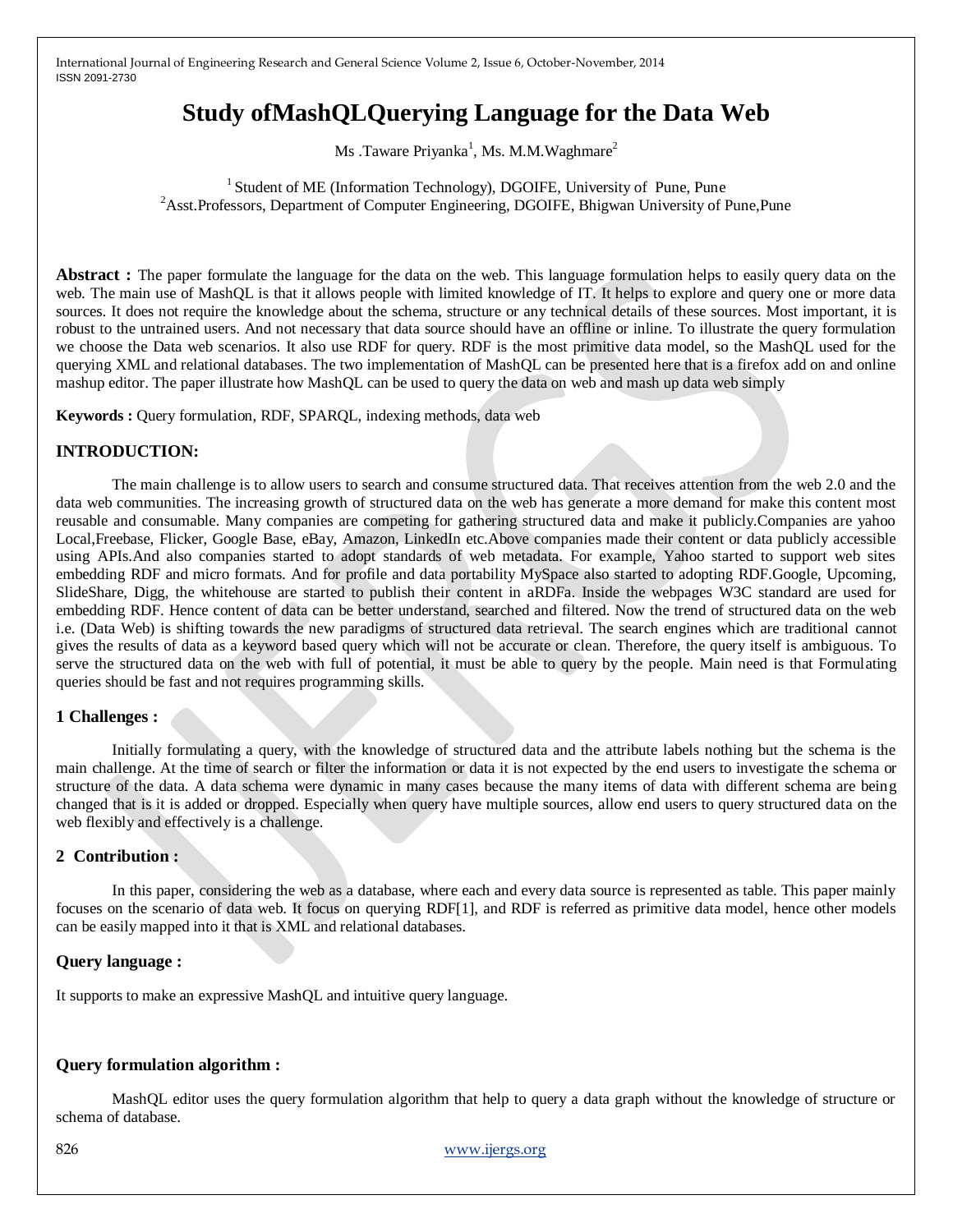## **Graph-signature (GS) index :**

The query formulation algorithm has to query the data in real time, which degrades yhe performance because queries involves self-joins. Hence, new way of indexing RDF called the Graph signature and it is smaller than original graph and generate the fast response time queries.

# **RELATED WORK :**

Formulating query is nothing but the art of allowing people to easily query a data source. Query are translated into formal languages.

### **Query-by-form** :

It is the simple but not flexible querying method. In this method, query by form is need to be developed form for each and every query. And when changes made to query will change its form. Some methods have been proposed to semi-automate generation of form [16] and modification [17] but they may fail.

## **Query-by-example :**

In this method, query formulate as filling tables[2]. Hence, it needs to be schematized data.

## **Conceptual Queries :**

It requires the good knowledge of conceptual schema. Databases are modeled using EER, ORM or UML diagrams.

### **Natural language queries** :

They allow users to write queries as natural language into a formal language (example, SQL [3], XQuery [4]). The problem is that it require language ambiguity.

### **Visualize queries** :

The many web approaches propose to formulate an SPARQL query by visualizing its triple patterns, so it requires less technical skills. Some tools that helps to formulate XQueriesgraphically are AltovaXMLSpy [5], Bea XQuery Builder [6], QURSED [7], Stylus Studio [8] and XML-GL [9].

# **Visual Scripting and MashupEditor :**

People write query scripts inside a module, then visualize these modules and their inputs and outputs. Example of mashup editors are Popfly [10], Yahoo Pipes [11], and Smash [12]. User uses the formal language of that editors when it needs to write query. In the semantic web community two approaches (DeriPipes [13], sparqlMotion [14]) are inspired by this visual scripting.

### **Interactive Queries :**

Lorel [15], was developed for querying schema free XML and does not required knowledge about a schema. Lorel is closest to MashQL. There are difference between Lorel and MashQL approach. First, Schema free queries are partially handles by the Lorel. Lorel uses a summary of the data, which is called as DataGuide, where asMashQL uses the Graph Signature. DataGuide groups unrelated data items, which resulted to incorrect query formulation. To solve this, strong DataGuide were proposed, but size can be grow in case of data graph; so the DataGuide can be larger than original graph. Second, it does not support to write multiple queries on database. Third, it is expressed in basic way. Path conjuction, disjunction and negation, union, reverse properties, variables this properties supported by the MashQL approach.

Interactive searching box[18], here a new user directly write a keyword. This approach is simple and not require any knowledge about the structure of data.

# **DESCRIPTION OF MASHQL** :

## **1 Data Model :**

827 www.ijergs.org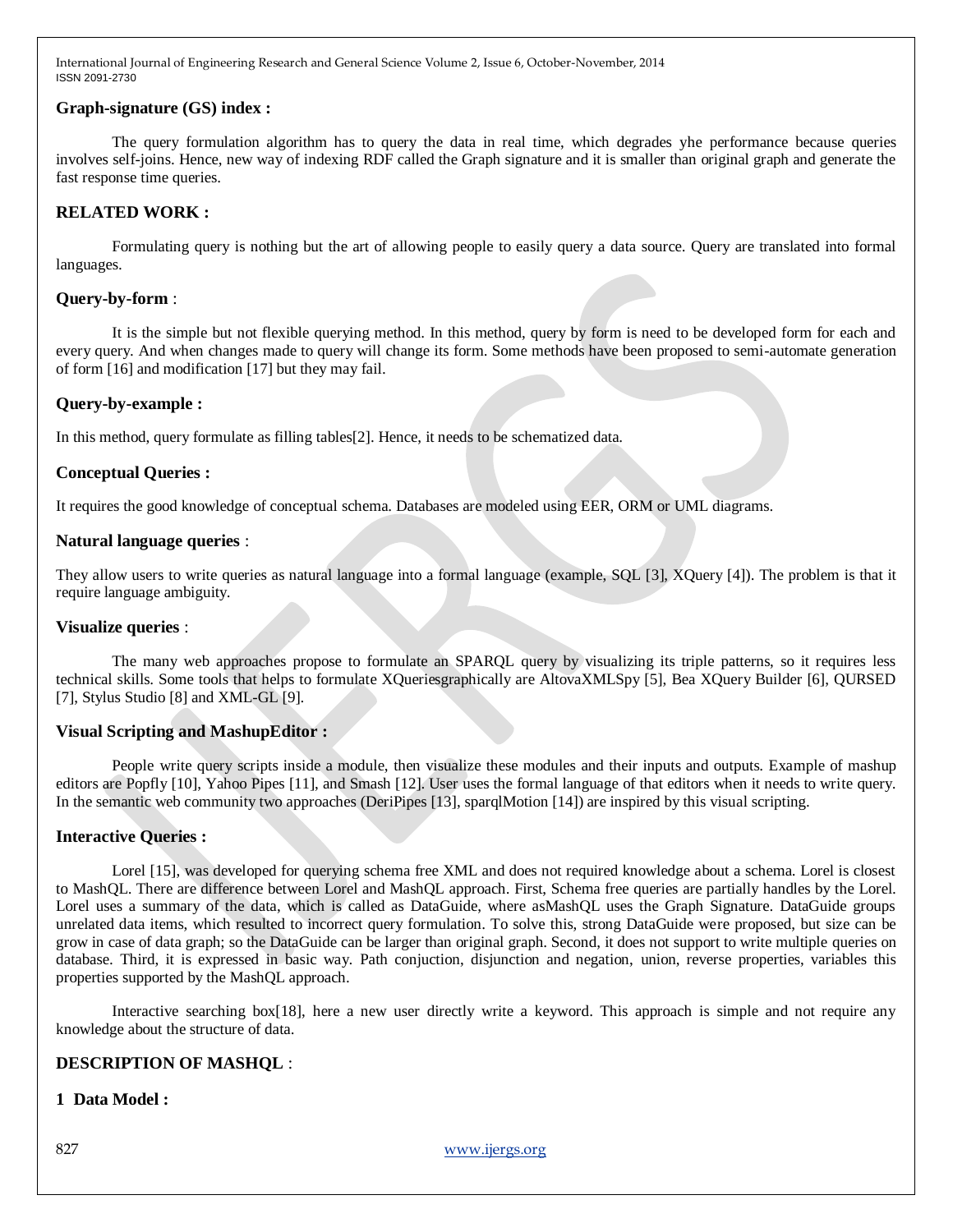Editor assumes query of data set is constructed as directed labeled graph, and it is similar to RDF syntax. A data set D is a set of subject, predicate, Object that is <subject S, predicate P, object O>. Object can be a identifier I OR Literal L and subject and a predicate can be only be unique identifier.XML mapped into a primitive data model. Fig shows a simple example of viewing database into a graph.

| Author         |        | ID             | Title       | Year |
|----------------|--------|----------------|-------------|------|
| <b>Book</b>    | Person | B1             | <b>ABCD</b> | 2011 |
| B1             | A1     | B <sub>2</sub> | <b>EFGH</b> | 2010 |
| B <sub>1</sub> | A2     |                |             |      |
| B <sub>2</sub> |        |                |             |      |

| Person |       |             |
|--------|-------|-------------|
| ID     | Name  | Affiliation |
| A1     | Ram   | SoR         |
|        | Shyam | SoS         |

| Country |       |
|---------|-------|
| Ш       | Name  |
| at      | Alta  |
| st      | Systa |

| Affiliation |           |
|-------------|-----------|
| ID          | Country   |
| <b>SoR</b>  | at        |
| SoS         | <b>St</b> |



| <b>RDF</b> Format  |              |             |
|--------------------|--------------|-------------|
| S                  | $\mathbf{P}$ | $\Omega$    |
| $\overline{B}$ :B1 | : Type       | :Book       |
| : $B1$             | :Title       | "ABCD"      |
| : $B1$             | :Year        | 2011        |
| :B2                | : Type       | :Book       |
| :B2                | :Title       | "EFGH"      |
| :B2                | :Year        | 2010        |
| :B1                | :Author      | : A1        |
| :B1                | :Author      | : A2        |
| :B2                | :Author      | : $A1$      |
| : A1               | : Type       | :Person     |
| : A1               | :Name        | "Ram"       |
| : A1               | :Affiliation | : $S$ o $R$ |
| : A2               | : Type       | :Person     |
| : A2               | :Name        | "Shyam"     |
| : A2               | :Affiliation | :Sos        |
| : SoR              | :Type        | :University |
| :SoR               | :Country     | :at         |
| :at                | : Type       | :Country    |
| :at                | :Name        | "alta"      |
| :SoR               | :Type        | :University |
| :SoR               | :Country     | :st         |
| $:$ st             | : Type       | :Country    |
| $:$ st             | :Name        | "Systa"     |
|                    |              |             |

828 www.ijergs.org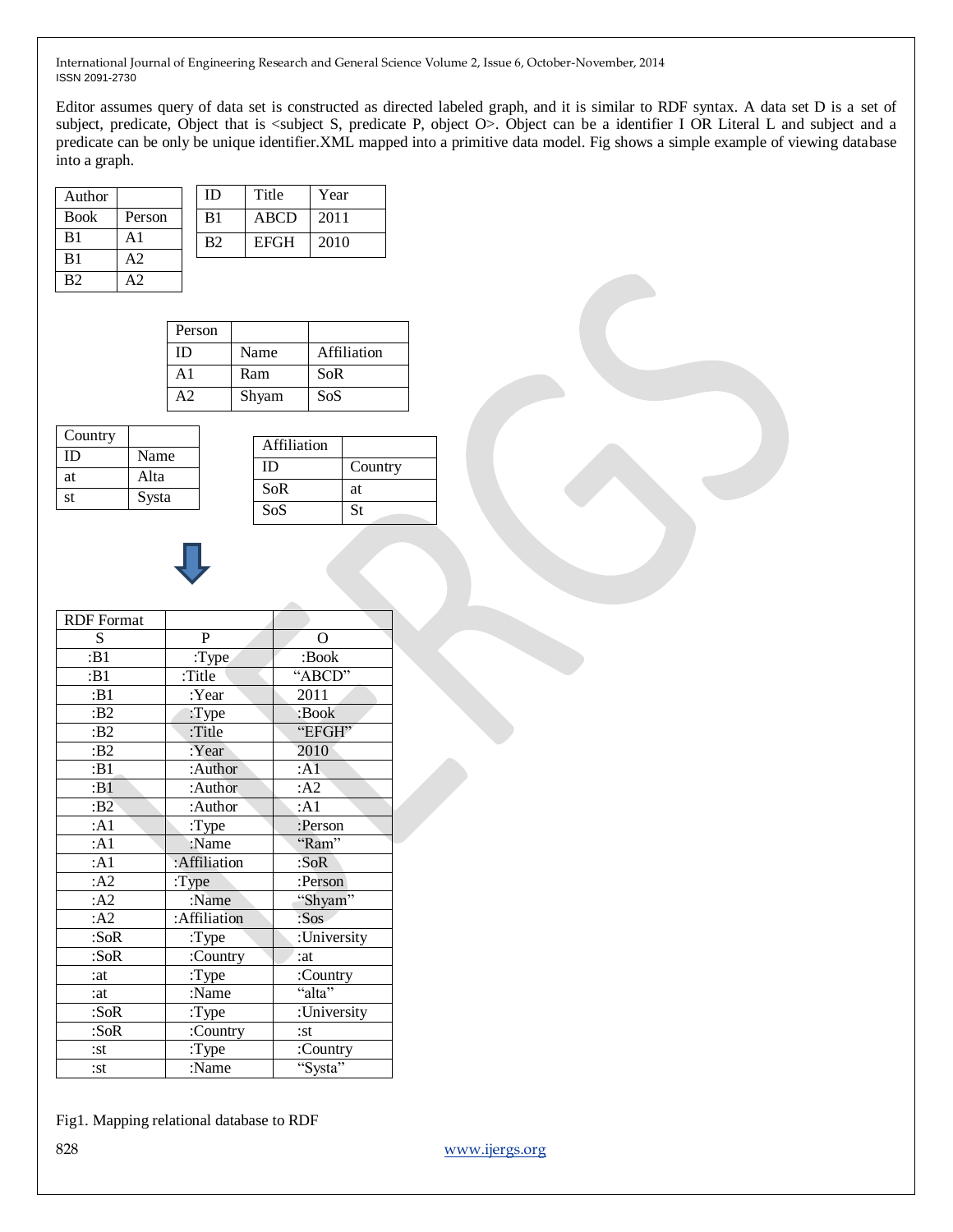## **2 Intuition of MashQL** :

A MashQL question letter of the alphabet is seen as a tree. The foundation tree is termed the question subject Q(S), that is that the material being inquired. Asubject matter may be a specific instance I or a user variable V. Every branch could be a restriction R, on a property of the topic. Branches may be distended to permit sub trees, referred to as question methods. During this case, the worth of a property is that the subject of sub question. This permits one to navigate through the underlying information set and build complicated queries. As are explained, every level a question is distended, it prices a be a part of once this question is executed; so, the deeper the question path is, the execution complexness will increase.

# **PROPOSED SYSTEM :**

When gives input as a RDF data source, then it is buffered into an oracle 11g, and then the signature of graph is generated. AJAX are used to dispatch background query and translate the MahQL queries using SPARQL for execution. Oracle 11g support RDF queries and storage.



Fig2. Block Diagram of Proposed system

Alternatively develop the MashQL editor as an add on firefoxbrowser.It has same functionality of online editor. And no RDF indexing are used for indexing and questioning the data sources, but inside the editor SPARQL queries are implemented. So, the input source is limited.

#### **ACKNOLEDGEMENT**

I wish to express my sincere thanks to our Principal, HOD and Professors and staff members of Computer Engineering Department at Dattakala faculty of Engineering, Swami Chincholi, Bhigawan. Last but not the least, I would like to thank all my Friends and Family members who have always been there to support and helped me to complete this research work.

#### **CONCLUSION**

The system designed and formally such as the syntax and therefore the linguistics of MashQL, as a language, not just a single-purpose interface. The system conjointly such as the question formulation algorithmic rule, by that the quality of understanding an information supply (even its schema free) is touched to the question editor. And tend to self-addressed the challenge of achieving interactive performance throughout question formulation by introducing a brand new approach for categorisation RDF information. Furthermore,tend to collaborating with colleagues to use MashQL as a business rules language, therefore embrace many reaction and production operators. Arrange to conjointly support aggregation functions, as shortly as their linguistics are outlined and standardized in SPARQL.